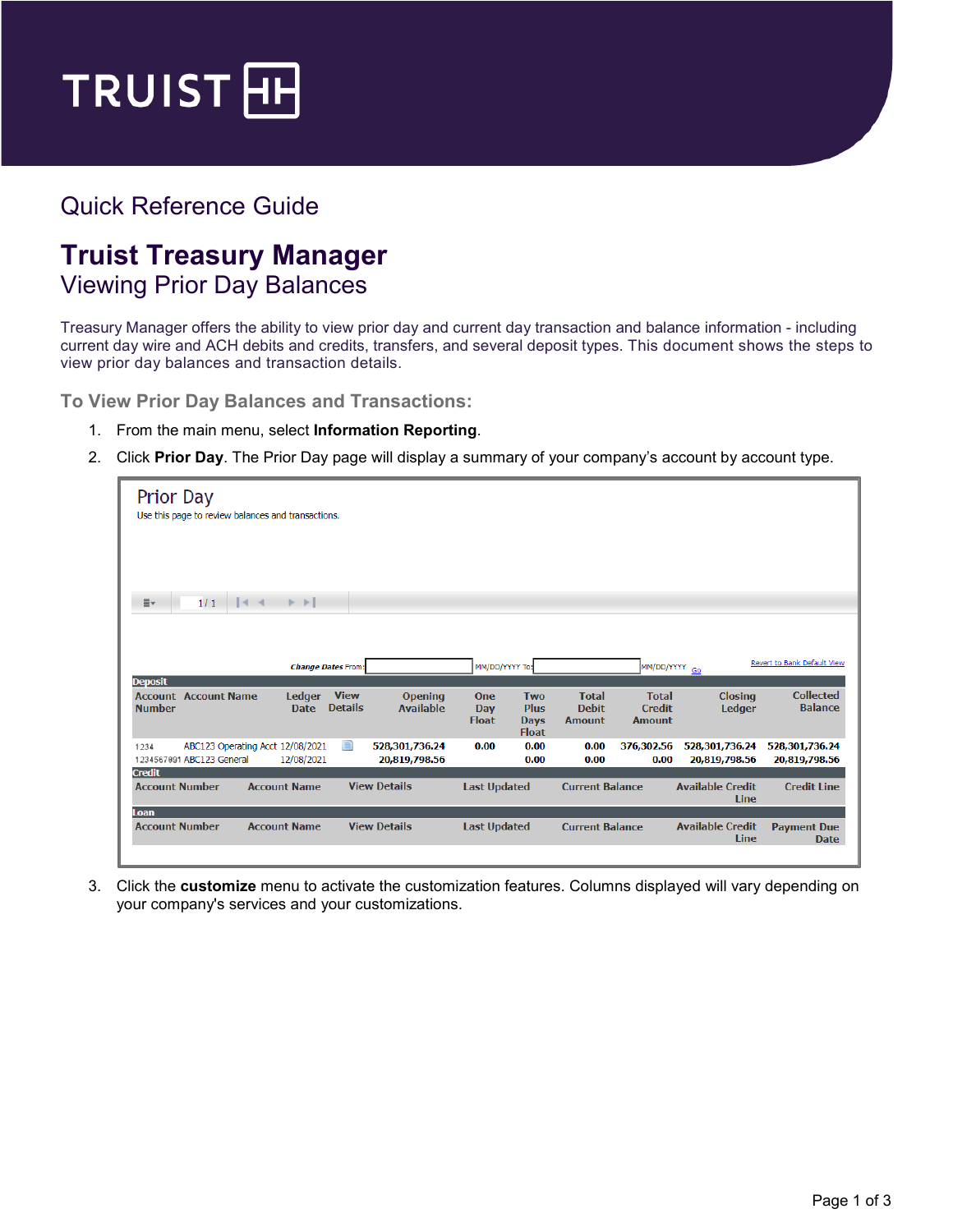| ≣∗<br>1/1                                    | $ 4$ $ $ $ $ $ $ $ $ $ $ $ $     |                               |                                    |                                   |                                                          |                                               |                                                |                                 |                                    |
|----------------------------------------------|----------------------------------|-------------------------------|------------------------------------|-----------------------------------|----------------------------------------------------------|-----------------------------------------------|------------------------------------------------|---------------------------------|------------------------------------|
|                                              |                                  |                               |                                    |                                   |                                                          |                                               |                                                |                                 |                                    |
|                                              |                                  | <b>Change Dates From:</b>     |                                    | MM/DD/YYYY To:                    |                                                          |                                               | MM/DD/YYYY GO                                  |                                 | Revert to Bank Default View        |
| <b>Deposit</b>                               |                                  |                               |                                    |                                   |                                                          |                                               |                                                |                                 |                                    |
| <b>Account</b> Account Name<br><b>Number</b> | <b>Ledger</b><br><b>Date</b>     | <b>View</b><br><b>Details</b> | <b>Opening</b><br><b>Available</b> | <b>One</b><br>Day<br><b>Float</b> | <b>Two</b><br><b>Plus</b><br><b>Days</b><br><b>Float</b> | <b>Total</b><br><b>Debit</b><br><b>Amount</b> | <b>Total</b><br><b>Credit</b><br><b>Amount</b> | <b>Closing</b><br><b>Ledger</b> | <b>Collected</b><br><b>Balance</b> |
| 1234                                         | ABC123 Operating Acct 12/08/2021 | $\blacksquare$                | 528,301,736.24                     | 0.00                              | 0.00                                                     | 0.00                                          | 376,302.56                                     | 528,301,736.24                  | 528,301,736.24                     |
| 1234567891 ABC123 General                    | 12/08/2021                       |                               | 20,819,798.56                      |                                   | 0.00                                                     | 0.00                                          | 0.00                                           | 20,819,798.56                   | 20,819,798.56                      |
| <b>Credit</b>                                |                                  |                               |                                    |                                   |                                                          |                                               |                                                |                                 |                                    |
| <b>Account Number</b>                        | <b>Account Name</b>              |                               | <b>View Details</b>                | <b>Last Updated</b>               |                                                          | <b>Current Balance</b>                        |                                                | <b>Available Credit</b><br>Line | <b>Credit Line</b>                 |
| Loan                                         |                                  |                               |                                    |                                   |                                                          |                                               |                                                |                                 |                                    |
| <b>Account Number</b>                        | <b>Account Name</b>              |                               | <b>View Details</b>                | <b>Last Updated</b>               |                                                          | <b>Current Balance</b>                        |                                                | <b>Available Credit</b><br>Line | <b>Payment Due</b><br><b>Date</b>  |

4. Customization options are enabled. Click **Save** from the drop-down menu to save your selections.

| Disable Customize                  |
|------------------------------------|
| Save                               |
| 昼<br>Print                         |
| Export Content                     |
| Export Data                        |
| $\left  \frac{1}{n+1} \right $ TOC |
| Hide/Show Item                     |
| Help                               |

5. Click any column to open the control panel.

|              | Account Name          |   | Ledger              | <b>View</b>    | <b>Opening</b>      |  |
|--------------|-----------------------|---|---------------------|----------------|---------------------|--|
|              | Header                | ١ | <b>Date</b>         | <b>Details</b> | <b>Available</b>    |  |
|              | Column                | ▶ |                     |                |                     |  |
| 12           | Aggregation           |   | ig Acct 12/08/2021  | e              | 528,301,736.24      |  |
| 12           | Filter                | ٠ | 12/08/2021          |                | 20,819,798.56       |  |
| Cn           | Sort                  | ▶ |                     |                |                     |  |
| $\mathbf{A}$ |                       |   | <b>Account Name</b> |                | <b>View Details</b> |  |
|              | Alignment             | ٠ |                     |                |                     |  |
| Lo           | Format                | ٠ |                     |                |                     |  |
| A٠           |                       |   | <b>Account Name</b> |                | <b>View Details</b> |  |
|              | <b>Export Content</b> |   |                     |                |                     |  |

- 6. To view the transactions of an individual account, click its **View Details** button. The Prior Day transaction page will display. It lists details about the selected account's prior day transactions.
- 7. To view more detail for a specific transaction, click the **Transaction Detail** button. The Transaction Detail popup will display.

| <b>Value Date</b> | <b>BAI</b> Code | <b>Transaction</b><br><b>Description</b> | <b>Transaction</b><br><b>Detail</b> |
|-------------------|-----------------|------------------------------------------|-------------------------------------|
| 12/08/2021        | 142             | <b>ACH Credit</b><br>Received            | $\equiv$                            |